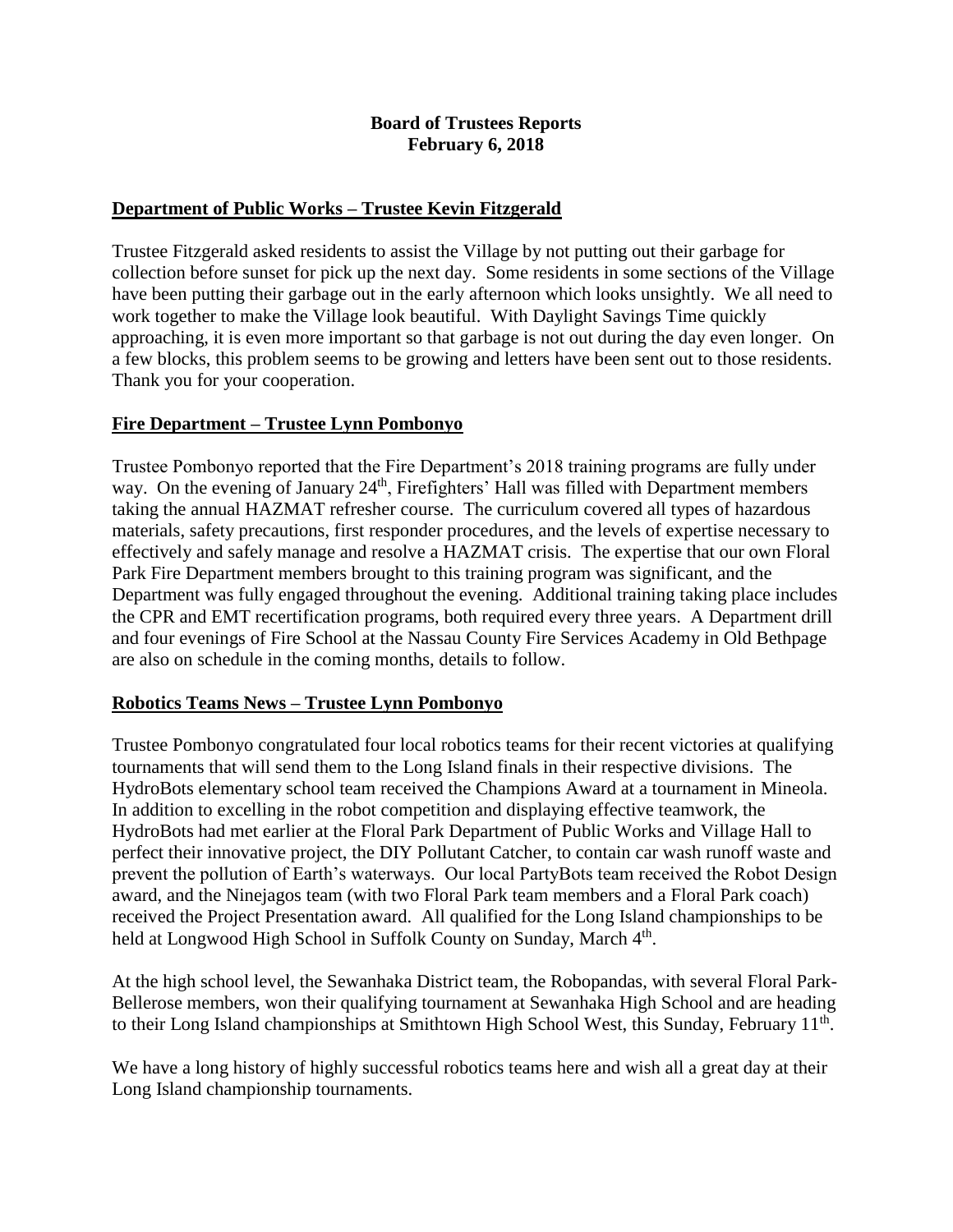## **Library – Trustee Archie Cheng**

Trustee Cheng reported that there are many programs offered at the Library for children and teens but the Library does not forget the adults. On February  $8<sup>th</sup>$  at 7:00 pm, the Library will be offering 'Smarter Social Security' by Daniel Mazzola, CPA, who offers a broad overview of Social Security, especially for retirees and their beneficiaries. On February  $20<sup>th</sup>$ , at 6:45 pm, Channel 12/FIOS Weatherman Joe Cioffi will be at the Library to answer all your weather questions! As a second reminder, AARP Tax-Aide is offering tax help to residents every Tuesday from February  $6<sup>th</sup>$  through April  $10<sup>th</sup>$  from 10:00 am to 3:00 pm by appointment only. Please contact the Library at 326-6330 to make your appointment. Come prepared with all relevant tax filing documents.

# **Police Department – Trustee Archie Cheng**

Trustee Cheng said the Police Department is busy doing their jobs with no other news to report.

## **Recreation Center – Trustee Frank Chiara**

Trustee Chiara reported that the Recreation Center is currently preparing for the upcoming seasons. The Eagles Hockey season is coming to another successful conclusion. Due to the weather, the season has gone on a little longer but should be wrapping up shortly.

Meetings have been held with the various sports organizations to coordinate field assignments and usage of the Recreation Center.

This year, the Recreation Center is going to accommodate a newly formed Pickleball League. Trustee Chiara said he will keep residents informed of this new sport!

Architectural drawings for the Tiny Town reconstruction are being made ready for presentation to our residents. Residents will have an opportunity to view the plans before the project moves forward. We are hoping that it will be done by the summer season.

Construction at the Shelter House is moving along and it, too, should be available for use for the upcoming seasons.

Trustee Chiara reminded all residents to renew their leisure passes.

## **Historical Society – Trustee Frank Chiara**

Trustee Chiara said that last Sunday, he had the opportunity to attend the Historical Society meeting. Former Mayor Ann Corbett and President of the Historical Society gave a fantastic presentation on John Lewis Childs, his family and the history of our Village. It was very informative and enjoyable presentation.